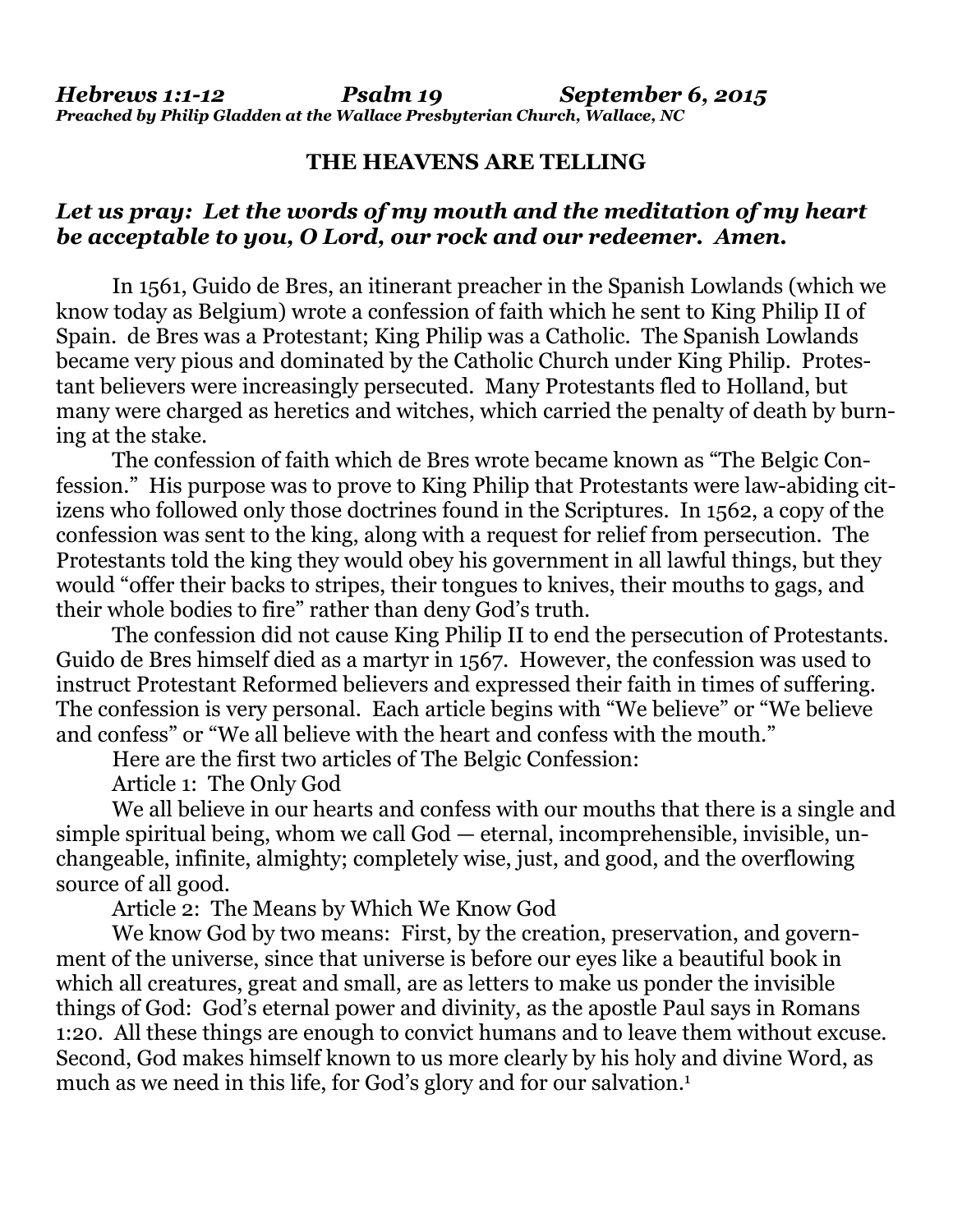Article 2 of the Belgic Confession is a good summary of Psalm 19, our Old Testament reading today. We know God by two means.

 The psalmist writes, "The heavens are telling the glory of God; and the firmament proclaims his handiwork. Day to day pours forth speech, and night to night declares knowledge . . ." The confession affirms, "First, by the creation, preservation, and government of the universe, since that universe is before our eyes like a beautiful book in which all creatures, great and small, are as letters to make us ponder the invisible things of God: God's eternal power and divinity."

 The psalmist writes, "The law of the Lord is perfect, reviving the soul; the decrees of the Lord are sure, making wise the simple; more to be desired are they than gold . . ." The confession declares, "God makes himself known to us more clearly by his holy and divine Word, as much as we need in this life, for God's glory and for our salvation."

 All of the music in today's worship service was selected to help us glorify and praise God. The music reflects the two ways by which we know God.

 "This is my Father's world, and to my listening ears all nature sings, and round me rings the music of the spheres. This is my Father's world; I rest me in the thought of rocks and trees, of skies and seas, his hand the wonders wrought."

 "All things bright and beautiful, all creatures great and small, all things wise and wonderful, the Lord God made them all. God gave us eyes to see them, and lips that we might tell how great is God Almighty, who has made all things well."

 "Summer and winter, and springtime and harvest, sun, moon, and stars in their courses above join with all nature in manifold witness to thy great faithfulness, mercy, and love."

 "When I gaze into the night skies and see the work of Your fingers; the moon and stars suspended in space. O Lord, our God, the majesty and glory of Your name transcends the earth and fills the heavens. O Lord, our God, little children praise You perfectly, and so would we. Alleluia!"

 The psalmist writes about God's glory, "There is no speech, nor are there words; their voice is not heard; yet their voice goes out through all the earth, and their words to the end of the earth." (vv. 3-4) In a few minutes, Karla and Vera are going to play Franz Joseph Haydn's magnificent piece, "The Heavens Are Telling," from his oratorio, *Creation*. To mimic the psalmist, "There is no speech, nor are there words" in today's offertory, just marvelous piano music. Nevertheless, as you listen to Karla and Vera play Haydn's wonderful music, think about the wonders of creation that speak to you of God's majesty and glory — a beautiful sunrise or sunset, the vastness of a starry sky, the breathtaking pictures of space, the crash of waves on the beach, the soaring splendor of the mountains — and think about what the psalmist affirms, "The heavens are telling the glory of God." (We did put the original lyrics to Haydn's music in the margin of the bulletin.)

 In June 1792, Franz Joseph Haydn spent five weeks on vacation in England after a busy schedule of concerts in London. He visited William Herschel, an accomplished oboist, composer, and astronomer, at his observatory in Slough. Herschel had spent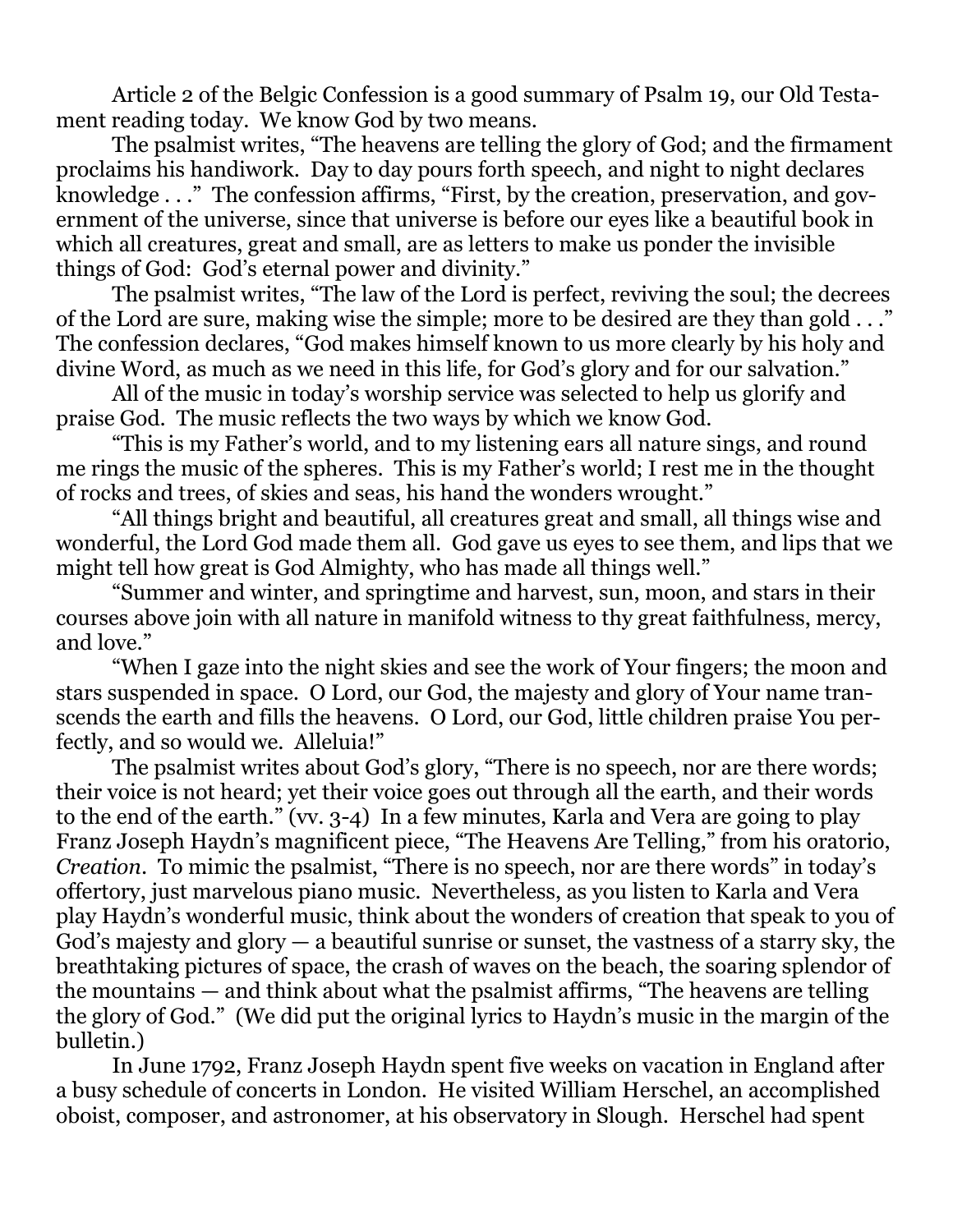10,000 pounds to build what was, at the time, the largest telescope in existence. Herschel discovered the planet Uranus in 1781 and the satellites of Uranus and Saturn in 1787. He was appointed the private astronomer to the king of England and gave up his formal music career.

 When Haydn visited Herschel at his observatory, he was given the chance to look through the telescope. According to the story, Haydn was dumbstruck for twenty minutes because of what he saw and his only comment was, "So high . . . so far." Some people claim this experience greatly influenced Haydn in his writing of his famous oratorio, *Creation.* Another story tells that Haydn was hugely impressed with a production of Handel's *Messiah* in London and wanted to write something similar. However, he didn't know where to begin. As the story goes, the leader of the London orchestra that played Haydn's symphonies picked up a Bible, gave it to Haydn, and said, "There, take that, and begin at the beginning."2

Which brings us to the second way we know God — "God makes himself known to us more clearly by his holy and divine Word, as much as we need in this life, for God's glory and for our salvation." No matter how beautiful a sunrise or sunset — how impressive the starry night sky — how majestic the soaring mountains — no matter how much these marvels of creation show forth and declare God's glory, they do not bring us the saving knowledge of God's grace, mercy, and forgiveness in Jesus Christ.

 Our Choral Call to Worship this morning puts it this way: "Thy word is a lamp unto my feet and a light unto my path. Nothing will I fear as long as you are near." In our Prayer for Illumination, we asked the God of light, "by the power of your Word, shine on us far enough ahead that we may move into the future that you have prepared for all of us." From the letter to the Hebrews, Bill read these words about God speaking to us through his powerful word in Jesus Christ: "Long ago God spoke to our ancestors in many and various ways by the prophets, but in these last days he has spoken to us by a Son, whom he appointed heir of all things, through whom he also created the worlds. He is the reflection of God's glory and the exact imprint of God's very being, and he sustains all things by his powerful word. When he had made purification for sins, he sat down at the right hand of the Majesty on high . . ." (Hebrews 1:1-3)

 At first glance, reading the Bible and hearing God's Word proclaimed may not strike you as awe-inspiring as beholding a glorious sunrise or sunset or standing out under the brilliant starry sky. And yet, consider the wonder and miracle of being able to hold in your hands and read and hear in your own language the story of God's amazing majesty, power, and, most of all, love and mercy. We can gaze into the night skies and see the work of God's fingers and sing God's praises and give God the glory. When we read and hear God's Word, we realize our need for God's grace and mercy in our lives — "Moreover by them is your servant warned; in keeping them there is great reward. But who can detect their errors? Clear me from hidden faults." We can gaze into God's Word and hear the work of God's amazing grace and love in Jesus Christ and sing God's praises and give God the glory.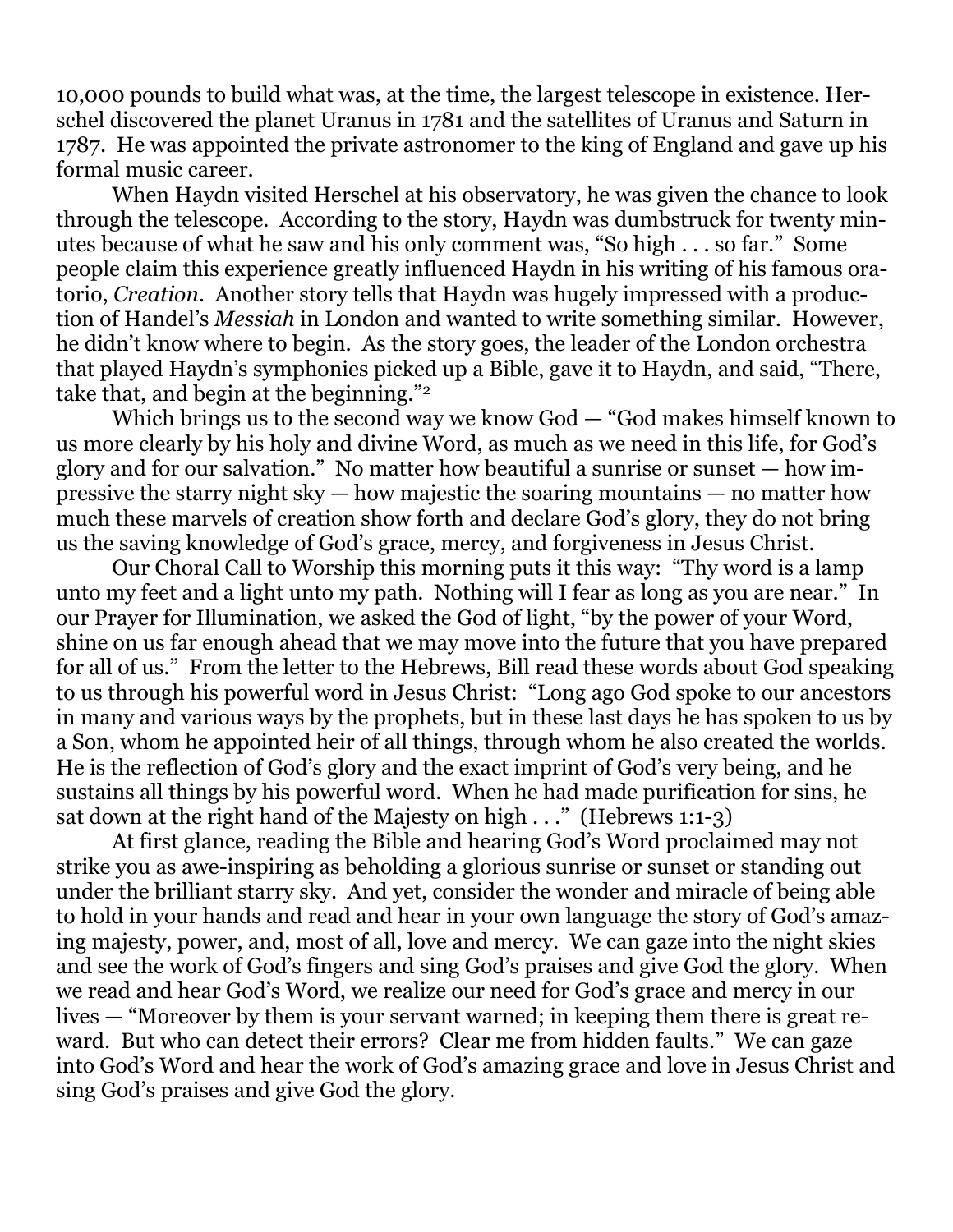The first question of The Larger Catechism of the Westminster Confession of Faith, which many of you may have memorized and to this day remember, asks, "What is the chief and highest end of man?" The answer is, "Man's chief and highest end is to glorify God, and fully to enjoy him forever." Do you remember the second question? "How doth it appear that there is a God?" The answer to that question is taken, in part, straight from Psalm 19:1-4: "The very light of nature in man, and the works of God, declare that there is a God; but his Word and Spirit only, do sufficiently and effectually reveal him unto men for their salvation." One biblical commentator has written, "Either the stars, the atoms and the earth are only matter — then we human beings must be understood as coming from matter and consisting of matter — or else the sun and earth are related to God just as we are; they are creatures. In that case the ultimate meaning of their existence is the same as that of humans: existing to the praise of God's glory."3

 Listen to the grand music this morning and consider the song of the heavens. Hear God's Word to you, written and proclaimed. Find God's glory in all of these and lift your voices and lives in thanksgiving and praise.

 Frederick Buechner writes this about God's glory: "Glory is to God what style is to an artist. A painting by Vermeer, a sonnet by Donne, a Mozart aria — each is so rich with the style of the one who made it that to the connoisseur it couldn't have been made by anybody else, and the effect is staggering. The style of artists brings you as close to the sound of their voices and the light in their eyes as it is possible to get this side of actually shaking hands with them.

 "In the words of Psalm 19:1, 'The heavens are telling the glory of God.' It is the same thing. To the connoisseur, not just sunsets and starry nights, but dust storms, rain forests, garter snakes, and the human face are all unmistakably the work of a single hand. Glory is the outward manifestation of that hand in its handiwork just as holiness is the inward. To behold God's glory, to sense God's style, is the closest you can get to God this side of paradise, just as to read *King Lear* is the closest you can get to Shakespeare. Glory is what God looks like when for the time being all you have to look at him with is a pair of eyes."4

*Let us pray: Creator God, we listen as the heavens declare your glory. We seek likewise to sing of your glory. Lord, let your presence be in us, around us, breathing new life into us, so we may do this work you have called us to do. Now let the words of our mouths and the meditations of our hearts be acceptable to you, O Lord, our strength and our redeemer. Amen.*